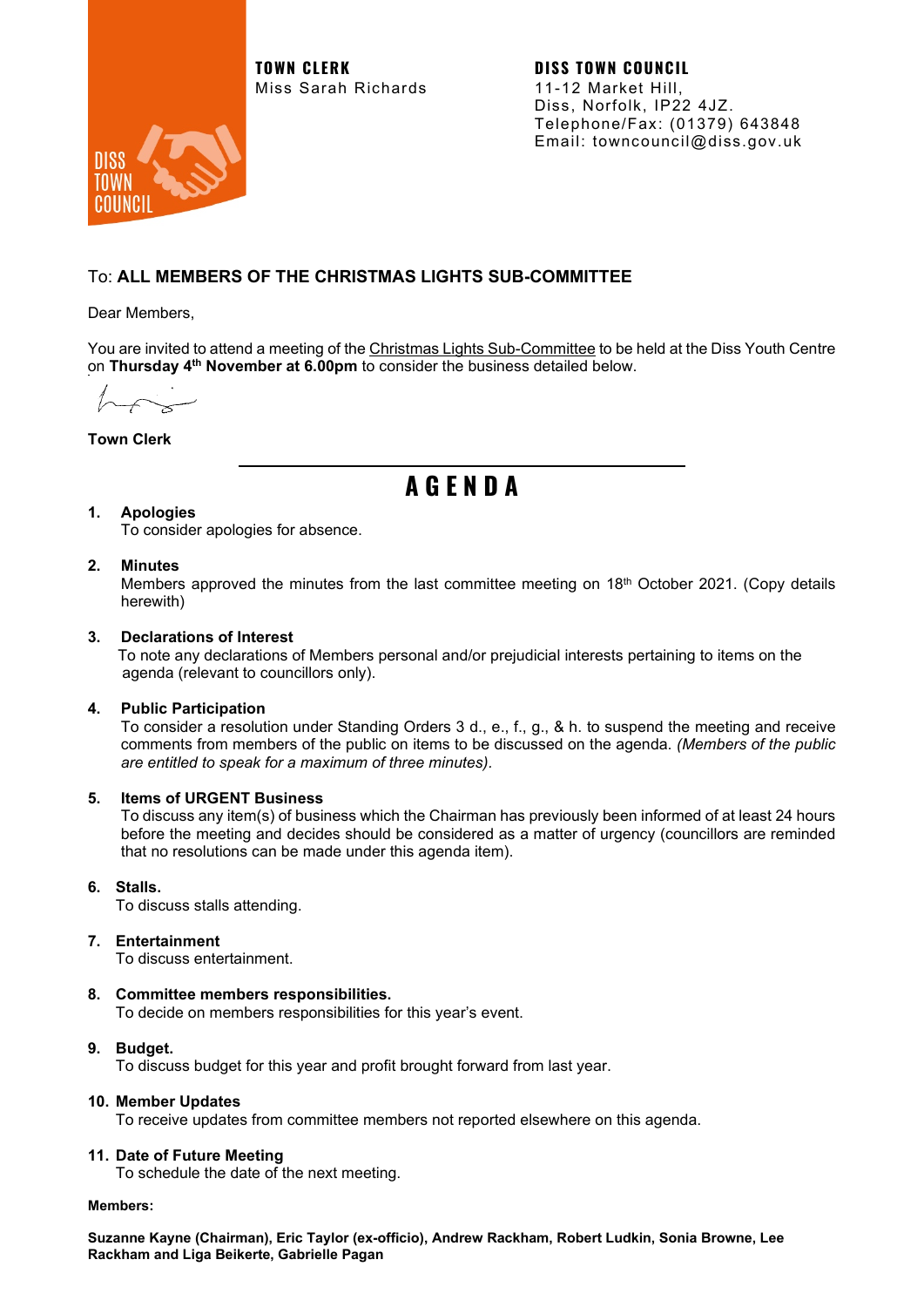# **DISS TOWN COUNCIL MINUTES**

# **DRAFT**

Minutes of the meeting of the Diss Christmas Lights Switch-On sub-committee held at the Diss Youth & Community Centre on 18th October at 17.00pm

Present: In attendance: Suzanne Kayne (Chair)

Andrew Rackham

Robert Ludkin, Maintenance Manager

Cllr Eric Taylor (ex-officio)

Cllr Sonia Browne

## **CL 1021/01 APOLOGIES**

Apologies were received and accepted from Lee Rackham and Liga Beikerte.

- **CL 1021/02 MINUTES** It was.
	- RESOLVED: That the Minutes of the Christmas Lights Switch-On sub-committee held on 21<sup>st</sup> September 2021 were a true record and were duly signed by the Chairman.
- **CL 1021/03 DECLARATIONS OF INTEREST** There were None.
- **CL 1021/05 ITEMS OF URGENT BUSINESS** There were None.
- **CL 1021/06 STALLS** Members discussed the stalls attending and extension period for applications. It was

#### RESOLVED: **1) Stalls attending: -**

- Dave Harris Hog Roast
- Face Painting
- Debbie's Donuts
- James Amp
- **Gary Pontin**
- First Aid
- Santa's Grotto
- **Star Wings Brewery**
- Michelle Ayres Balloons
- **Larry Grays Fair**
- Charlotte Winter Food
- Diane Pretty Wax Melts
- UPP- will be having a stall to give handouts on the day and provide banners to have around the Town as sponsors of the event.
- Larry Grays Fun Fair in Meres Mouth.

All stalls to start arriving after 8.30am

#### **2) Application Forms**

a) Suzanne Kayne to write to all stall holders and give update of event and to chase pitch fees.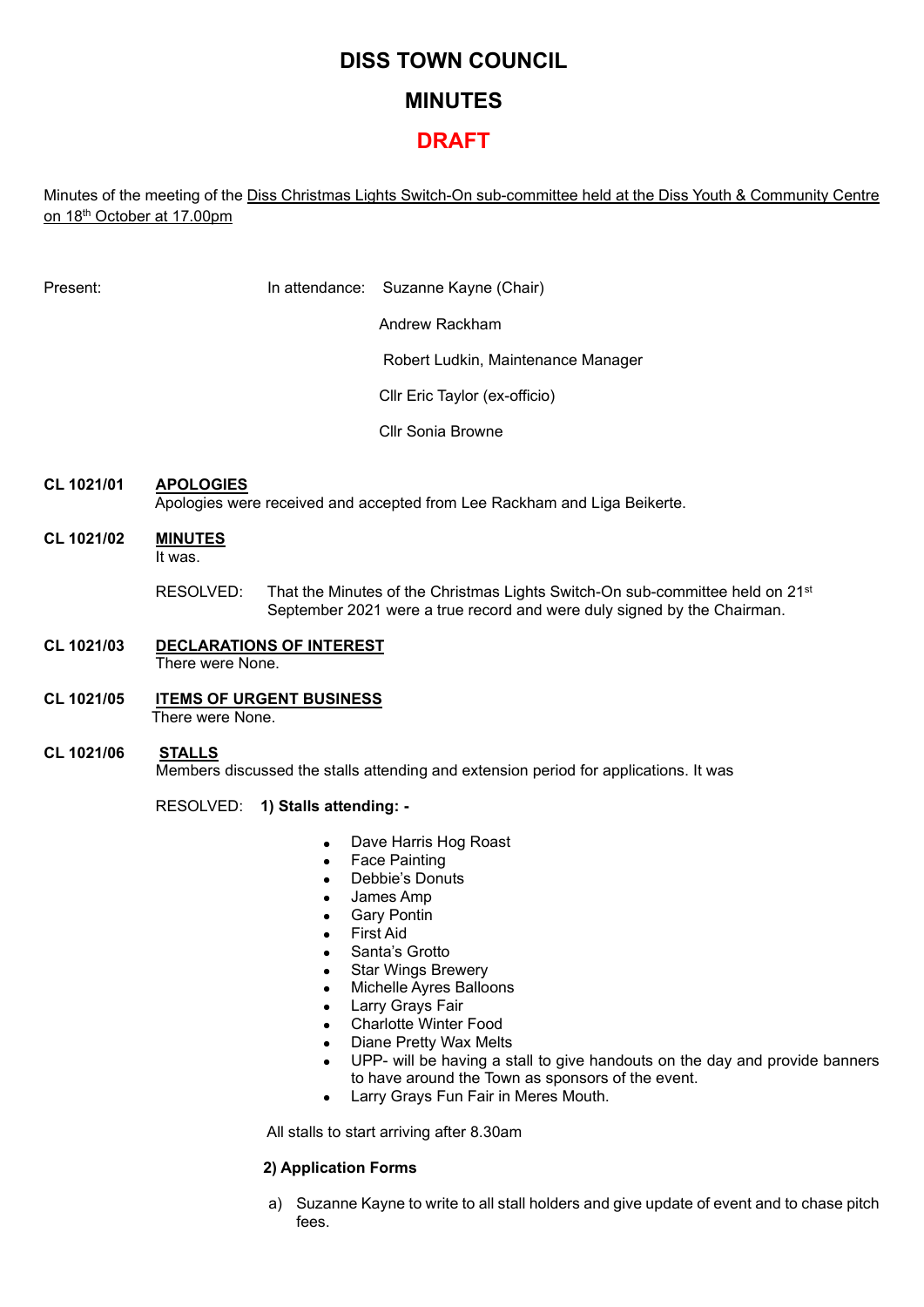- b) Suzanne to book other stalls in replacement of Kieran's sweets, Connor Florence and Andy Butler.
- c) All payments to be made by cheque.

#### **3) Members discussed Santa's Grotto**.

It was agreed that Liga and family will run Santa's Grotto during the day and evening with the help of Stephen Kayne.

Members agreed that the Grotto will have more ventilation and face coverings are to be worn by adults in the confined space subject to Government regulations.

Members agreed the Grotto will open from 12.00- 16.15 to allow for Santa on Parade and that the cost to see Santa would be £3.00 per child and will reopen after switching on the lights until 18.00pm.

It was also agreed to buy an extra 60 books from Rachel Cook an agent for Osborne Books for £1.00 each and have them wrapped up as we still had 40 Classic Tales ,67 Peppa pig, 45 Horrible histories / science

It was also agreed to have Natasha Watts and Kerry Dawn as Elves to help out on the day.

All cash will be stored in safe at night.

Members also agreed that the Mayor of Diss will have his charity buckets on the day to raise funds for MIND, but no stall required.

#### **CL 1021/07 ENTERTAINMENT**

Members discussed the available entertainment for the Christmas Lights switch on.

It was.

#### **RESOLVED: 1) Artists attending on the day: -**

- Serena Grant (Singer)
- Gaby Starbuck (Singer Main Act)
- Saffron Fairey (Singer)
- Joe Aiken and Wife (Singers Main Act)
- Rafa Mendes-Browne (Singer)
- Deneside Ramblers (Folk Group)
- Diss Corn Hall Pantomime Cast (Act)
- Ben Langley (Compere and Act)
- Palgrave Infants (Singers)
- Diss Infants (Singers)
- Roydon Infants (Singers)
- Various Buskers to include Bethan Marshall (Singer)
- Diss Mayor, Cllr Eric Taylor (Help with Switch-On plus speech)

#### **2) Order of events for the day.**

- 12.00 12.15 Palgrave Infant School singers (No more than 15 per group)
- 12.20 12.35 Diss Infants School singers (No more than 15 per group)
- 12.40 12.55 Roydon Infant School (No more than 15 per group)
- 13.00 14.00 Buskers Various With guest singer Bethan Marshall
- 14.00 14.30 Deneside Ramblers (Folk Group)
- 14.30 15.00 Saffron Fairey (Singer)
- 15.00 15.30 Rafa Mendes-Brown (Singer)
- 15.30 16.00 Serena Grant (Singer)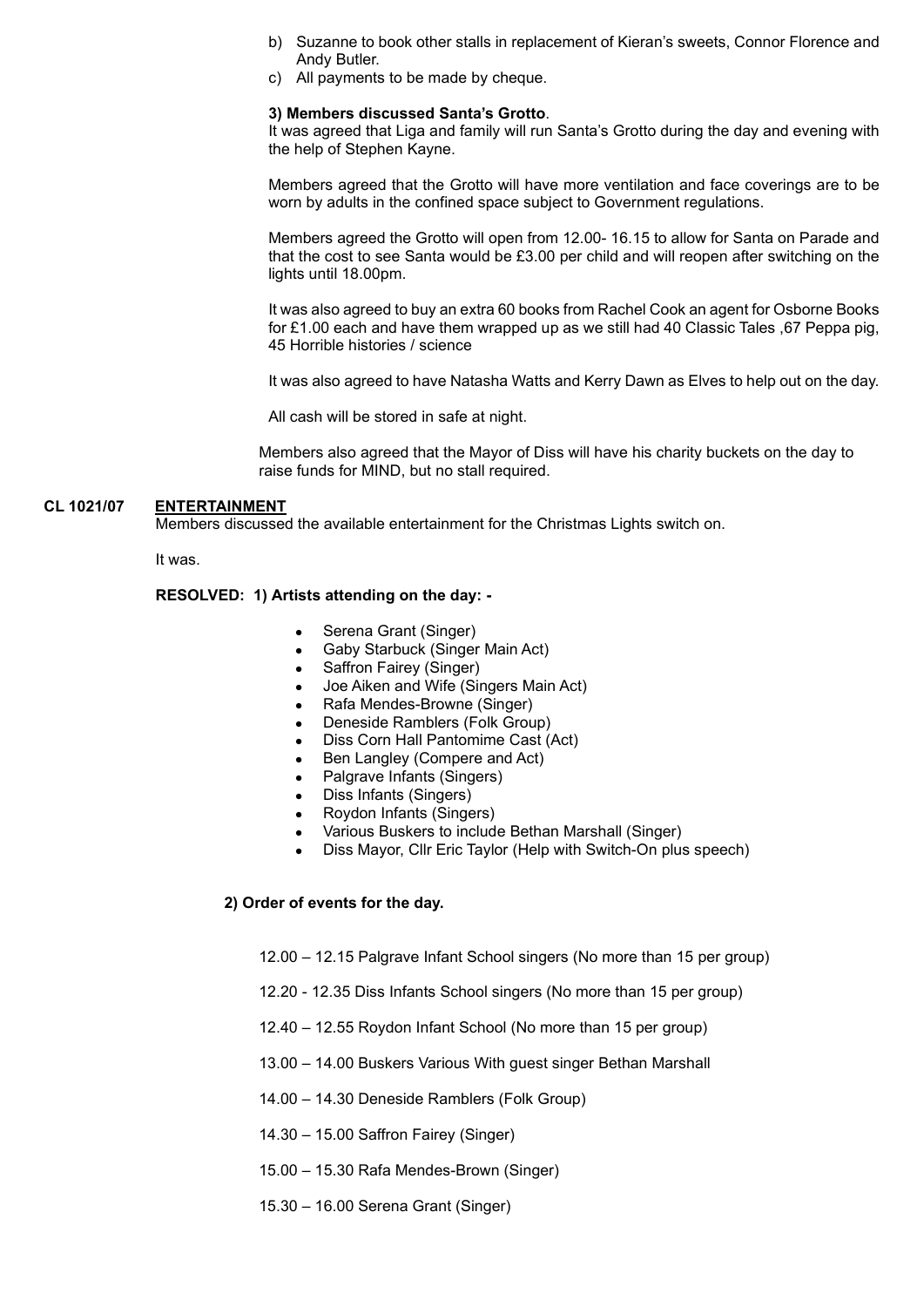16.00 – 16.30 Gaby Starbuck (Singer)

16.30 – 17.00 Joe & Jemma Aiken (Singers)

17.00 – 17.15 Ben Langley

17.15 – Switch on with Ben Langley, Mayor of Diss, Cornhall Panto Cast and Santa.

17.30 – 18.00 Gaby Starbuck (Singer)

It was agreed that all schools attending parents and teachers must take charge of their children during and after the performances. There was doubt that the schools due to Covid may not be performing this year. If this was the case, we would look at running times of other acts to fill their slots or start the event later.

#### **3) Compere and act**

Ben Langley will be compering the event from 13.00 – 18.00 and performing as required throughout the whole event, with a main slot at 17.00 – 17.15.

#### **4) Diss United Reformed Church, Mere Street, Diss**

To hold a search for the Stable event for children of all ages and adults from 12.00 - 17.00 and would be free to all.

#### **5) Parade**

To consist of Fire Engine with Santa and The Mayor of Diss, followed by Diss Cornhall Panto Cast and Councillor Murphy as Ola and a representative from the Sponsors UPP.

 Fire Engine and Santa to meet at the back of Beales at 16.30 ready for procession to join with Panto Cast outside old Information centre.

 Young Councillors dressed up in costume will have buckets for collection for the Mayors' charity.

#### **6) Switch On**

It was agreed to be on stage for the switch on will be Ben Langley, Diss Pantomime Cast, a member from UPP, Mayor of Diss and Santa.

#### **6) Staging and Sound**

**Bartrums Truck and Simply Sound** 

#### **CL1021/08 COMMITTEE MEMBER RESPONSIBILITIES**

RL; To contact Police nearer to the time.

SB: To ask Youth Councillors to help on the day

AR/RL to sort Health and Safety documents for event.

- SB: To update on Schools attending and numbers
- LB: To contact 4 groups of buskers for hour slot between them (13.00 14.00)
- SK: To Check First aid costs for event
- ET: To Advertise event on Park Radio near to Event. .
- RL: To investigate steps for stage
- LR: To Organise back drop for stage.
- SB: To sort out backing tracks for schools
- SK: To sort out backing tracks for performers
- RL: To ask Lindsey Chapman if she is helping on the day
- SK: To write to stall holders with instructions for the day.

#### **CL 1021/09 BUDGET**

Monies going forwards for this year's event is £2673.31. Upps have agreed to sponsor the event and will donate £600.00.

#### **CL 1021/10 MEMBER UPDATES**

The Christmas Event was agreed to be held on Saturday 27<sup>th</sup> November.